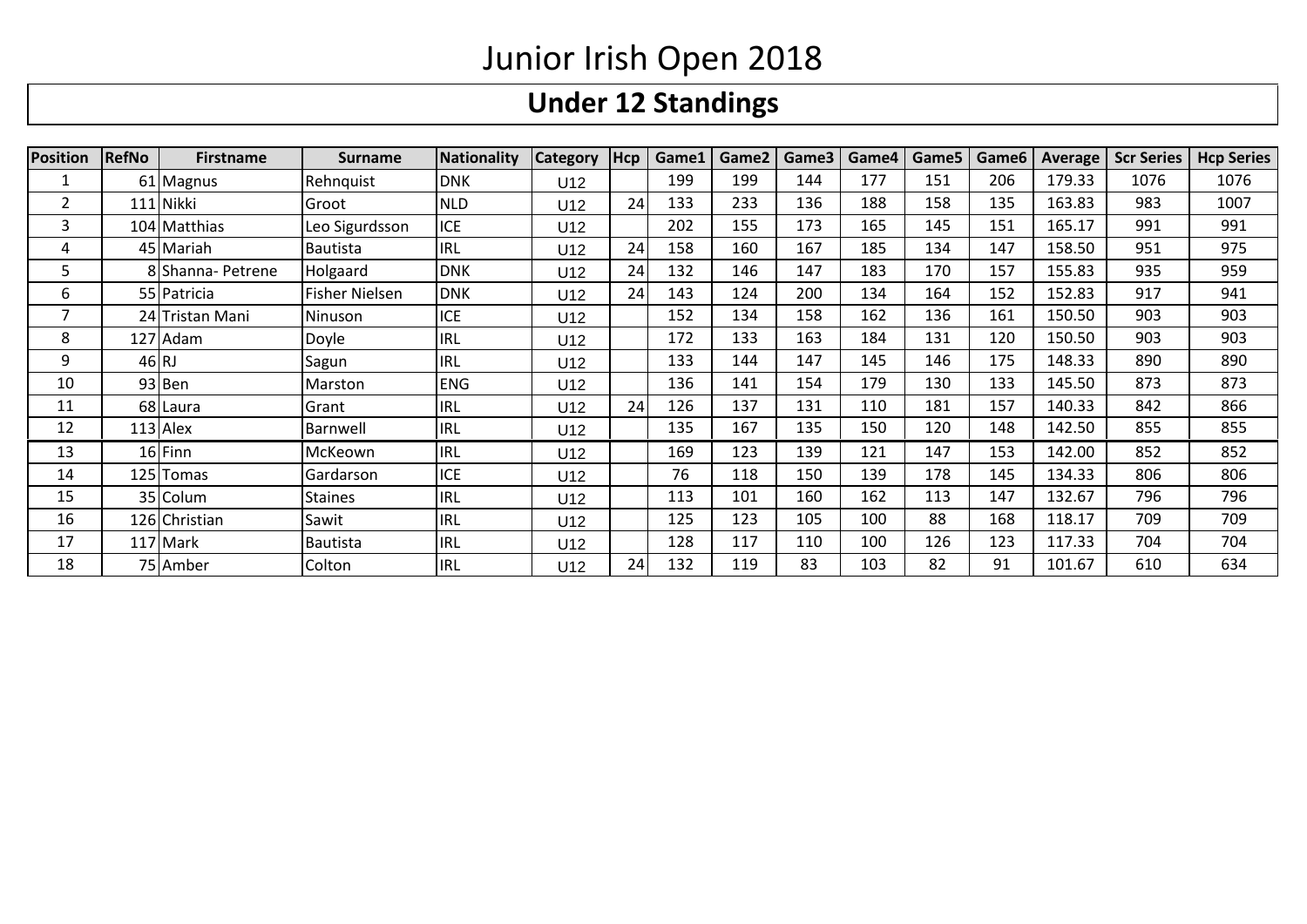### **Under 16 Boys Standings**

| <b>Position</b> | <b>RefNo</b> | <b>Firstname</b> | <b>Surname</b>     | Nationality | <b>Category</b> | Hcp | Game1 | Game2 | Game3 | Game4 | Game5 | Game <sub>6</sub> | <b>Average</b> | <b>Scr Series</b> | <b>Hcp Series</b> |
|-----------------|--------------|------------------|--------------------|-------------|-----------------|-----|-------|-------|-------|-------|-------|-------------------|----------------|-------------------|-------------------|
| 1               |              | 49 Lukas         | Landin Andersson   | <b>SWE</b>  | U16B            |     | 171   | 179   | 249   | 245   | 197   | 214               | 209.17         | 1255              | 1255              |
| 2               |              | 21 Euan          | Coote              | <b>SCO</b>  | U16B            |     | 202   | 235   | 258   | 158   | 209   | 175               | 206.17         | 1237              | 1237              |
| 3               |              | $107$ Emil       | Hostbo             | <b>DNK</b>  | U16B            |     | 237   | 249   | 187   | 181   | 171   | 208               | 205.50         | 1233              | 1233              |
| 4               |              | 58 Erik          | Grundahl           | <b>DNK</b>  | U16B            |     | 170   | 171   | 214   | 254   | 181   | 202               | 198.67         | 1192              | 1192              |
| 5               |              | 52 Joel          | Lindgren           | <b>SWE</b>  | U16B            |     | 177   | 164   | 217   | 237   | 215   | 182               | 198.67         | 1192              | 1192              |
| 6               |              | 34 Sean          | <b>Staines</b>     | <b>IRL</b>  | U16B            |     | 130   | 200   | 225   | 209   | 165   | 230               | 193.17         | 1159              | 1159              |
| 7               |              | 60 Conor         | Fetherston         | <b>IRL</b>  | U16B            |     | 183   | 209   | 169   | 218   | 182   | 191               | 192.00         | 1152              | 1152              |
| 8               |              | 13 Milan         | Scheffer           | <b>NLD</b>  | U16B            |     | 160   | 181   | 202   | 193   | 206   | 191               | 188.83         | 1133              | 1133              |
| 9               |              | 69 Taylor        | Williams           | <b>IRL</b>  | U16B            |     | 200   | 177   | 182   | 192   | 159   | 198               | 184.67         | 1108              | 1108              |
| 10              |              | 11 Jakob         | Christian - Hansen | <b>DNK</b>  | U16B            |     | 207   | 190   | 138   | 169   | 169   | 197               | 178.33         | 1070              | 1070              |
| 11              |              | 14 Jasper        | Sterke             | <b>NLD</b>  | U16B            |     | 137   | 184   | 141   | 177   | 181   | 244               | 177.33         | 1064              | 1064              |
| 12              |              | 15 Jeremy        | van Vliet          | <b>NLD</b>  | U16B            |     | 213   | 153   | 198   | 140   | 174   | 155               | 172.17         | 1033              | 1033              |
| 13              |              | 23 Hinrik Oli    | Gunnearsson        | <b>ICE</b>  | U16B            |     | 152   | 175   | 171   | 173   | 168   | 169               | 168.00         | 1008              | 1008              |
| 14              |              | 18 Jamie         | Johnston           | <b>SCO</b>  | U16B            |     | 140   | 125   | 179   | 170   | 195   | 182               | 165.17         | 991               | 991               |
| 15              |              | 4 Marc           | <b>Shields</b>     | <b>SCO</b>  | U16B            |     | 150   | 175   | 161   | 172   | 159   | 165               | 163.67         | 982               | 982               |
| 16              |              | 53 Viktor        | Dahlstrom          | <b>SWE</b>  | U16B            |     | 146   | 187   | 158   | 150   | 172   | 168               | 163.50         | 981               | 981               |
| 17              |              | 67 Andrew        | Grant              | <b>IRL</b>  | U16B            |     | 163   | 119   | 173   | 152   | 145   | 196               | 158.00         | 948               | 948               |
| 18              |              | 9 Kealan         | O Connor           | <b>IRL</b>  | U16B            |     | 143   | 149   | 148   | 138   | 152   | 179               | 151.50         | 909               | 909               |
| 19              |              | 17 Dylan         | McKeown            | <b>IRL</b>  | U16B            |     | 134   | 171   | 190   | 122   | 132   | 159               | 151.33         | 908               | 908               |
| 20              |              | 25 Hlynur        | Fryer Petursson    | <b>ICE</b>  | U16B            |     | 125   | 169   | 130   | 169   | 155   | 149               | 149.50         | 897               | 897               |
| 21              |              | 20 Kierron       | Deans              | <b>SCO</b>  | U16B            |     | 126   | 90    | 154   | 106   | 146   | 144               | 127.67         | 766               | 766               |
| 22              |              | 114 Jason        | Smith              | <b>ENG</b>  | <b>U16B</b>     |     |       |       |       |       |       |                   |                |                   | 0                 |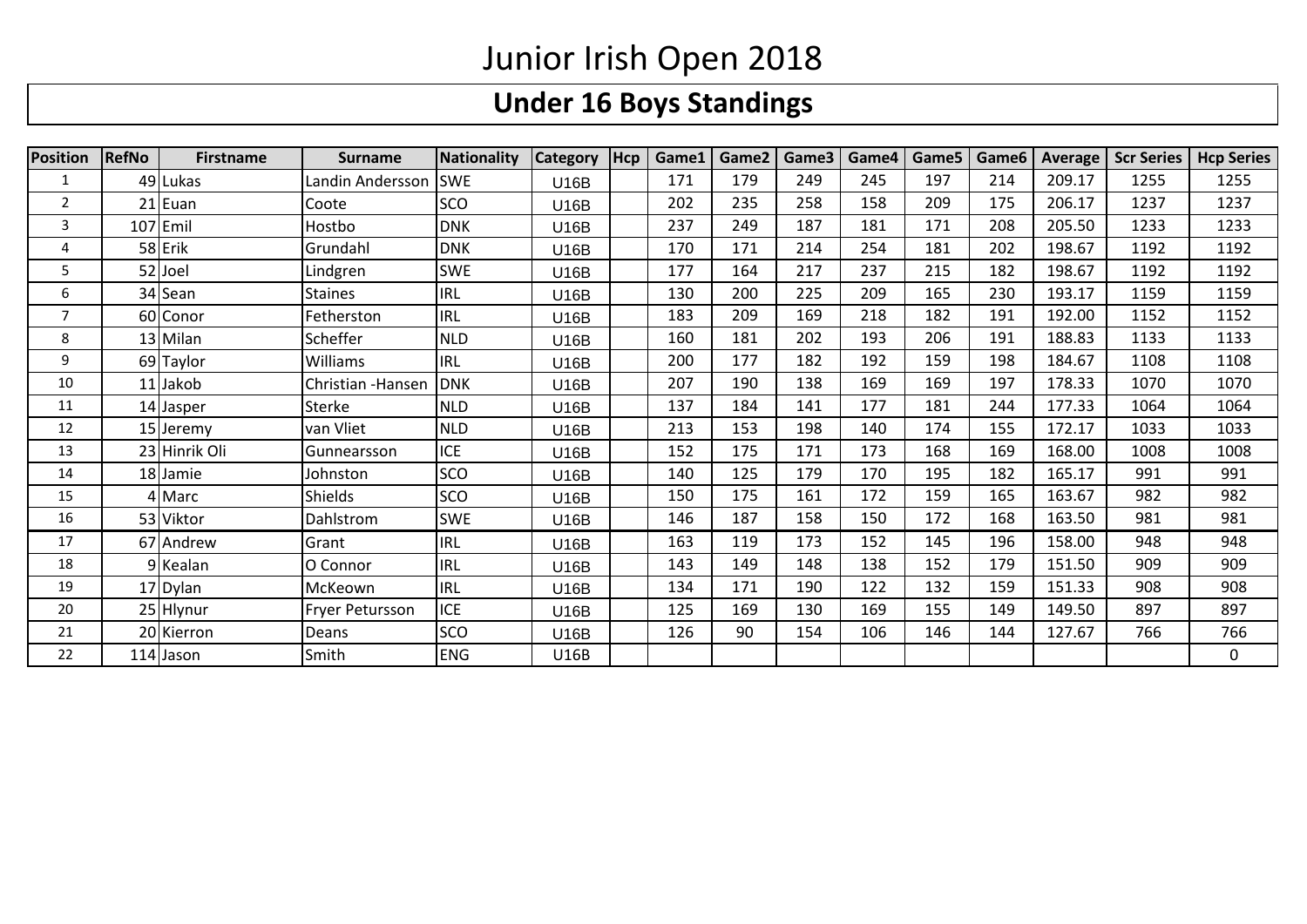# **Under 16 Girls Standings**

| <b>Position</b> | <b>RefNo</b> | <b>Firstname</b> | <b>Surname</b>  | Nationality | <b>Category</b> | Hcp | Game1 | Game2 | Game3 | Game4 | Game5 | Game6 | Average | <b>Scr Series</b> | <b>Hcp Series</b> |
|-----------------|--------------|------------------|-----------------|-------------|-----------------|-----|-------|-------|-------|-------|-------|-------|---------|-------------------|-------------------|
|                 |              | 96 Peppi         | Konsteri        | <b>FIN</b>  | U16G            |     | 211   | 215   | 204   | 198   | 247   | 173   | 208.00  | 1248              | 1248              |
|                 |              | 89 Julie         | Bendsen         | <b>DNK</b>  | U16G            |     | 226   | 191   | 198   | 215   | 192   | 193   | 202.50  | 1215              | 1215              |
|                 |              | 70 Aimee         | Whistler        | <b>IRL</b>  | U16G            |     | 163   | 172   | 213   | 169   | 175   | 171   | 177.17  | 1063              | 1063              |
|                 |              | 30 Sara Bryndis  | Sverrisdttir    | ICE         | U16G            |     | 195   | 187   | 174   | 154   | 166   | 160   | 172.67  | 1036              | 1036              |
|                 |              | 26 Hafdis Eva    | l Pertursdottir | <b>ICE</b>  | U16G            |     | 173   | 163   | 201   | 139   | 155   | 152   | 163.83  | 983               | 983               |
| ь               |              | 31 Sarah         | Munch - Jensen  | <b>DNK</b>  | U16G            |     | 188   | 214   | 198   | 130   | 123   | 124   | 162.83  | 977               | 977               |
|                 |              | 112 Hanne        | B. Antonsen     | <b>DNK</b>  | U16G            |     | 123   | 157   | 179   | 170   | 151   | 175   | 159.17  | 955               | 955               |
| 8               |              | 64 Abby          | McKeever        | <b>IRL</b>  | U16G            |     | 130   | 152   | 180   | 169   | 158   | 158   | 157.83  | 947               | 947               |
| 9               |              | 19 Rachael       | <b>Buchanan</b> | <b>SCO</b>  | U16G            |     | 172   | 138   | 160   | 137   | 148   | 180   | 155.83  | 935               | 935               |
| 10              |              | 66 Skye          | Byrne           | <b>IRL</b>  | U16G            |     | 143   | 183   | 145   | 115   | 157   | 181   | 154.00  | 924               | 924               |
| 11              |              | 65 Hannah        | Masterson       | <b>IRL</b>  | U16G            |     | 185   | 143   | 162   | 117   | 167   | 137   | 151.83  | 911               | 911               |
| 12              |              | Emma             | Lawlor          | <b>IRL</b>  | U16G            |     | 142   | 159   | 129   | 138   | 156   | 150   | 145.67  | 874               | 874               |
| 13              |              | 40 Anna          | Farren          | <b>IRL</b>  | U16G            |     | 133   | 116   | 121   | 158   | 136   | 201   | 144.17  | 865               | 865               |
| 14              |              | 27 Alexandra     | Kristjansdottir | <b>ICE</b>  | U16G            |     | 125   | 156   | 132   | 141   | 149   | 153   | 142.67  | 856               | 856               |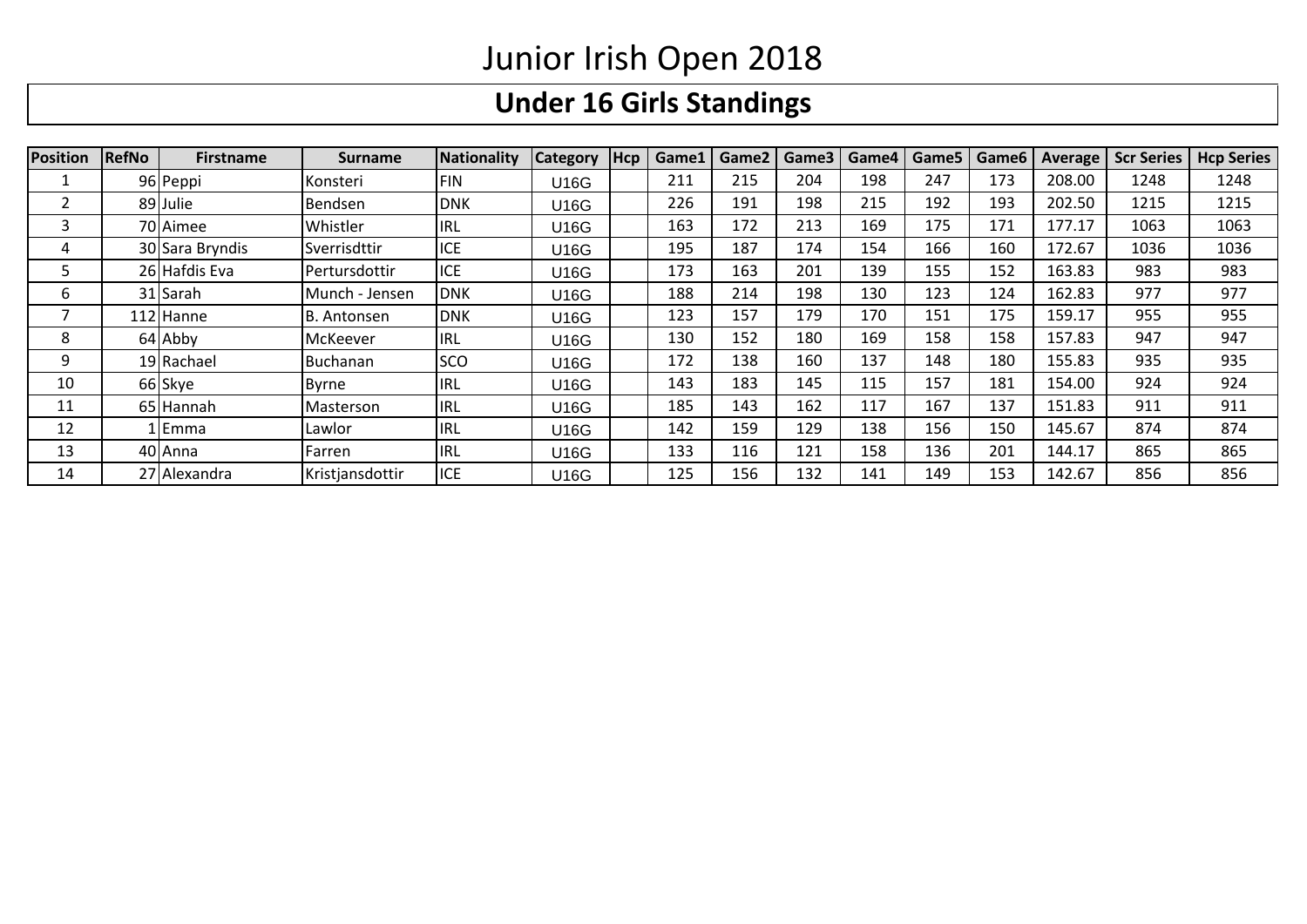## **Under 19 Boys Standings**

| <b>Position</b> | <b>RefNo</b> | <b>Firstname</b> | <b>Surname</b>        | Nationality | <b>Category</b> | Hcp | Game1 | Game2 | Game3 | Game4 | Game5 | Game6 | Average | <b>Scr Series</b> | <b>Hcp Series</b> |
|-----------------|--------------|------------------|-----------------------|-------------|-----------------|-----|-------|-------|-------|-------|-------|-------|---------|-------------------|-------------------|
| $\mathbf{1}$    |              | 6 Robbie         | Bowden                | <b>ENG</b>  | U19B            |     | 246   | 245   | 204   | 269   | 202   | 209   | 229.17  | 1375              | 1375              |
| $\overline{2}$  |              | 84 Gustav        | Gunnarsson            | <b>SWE</b>  | <b>U19B</b>     |     | 236   | 289   | 227   | 210   | 193   | 178   | 222.17  | 1333              | 1333              |
| 3               |              | 48 Oliver        | Dahlgren              | <b>SWE</b>  | U19B            |     | 183   | 232   | 267   | 223   | 186   | 238   | 204.83  | 1329              | 1329              |
| 4               |              | 91 Mathias       | Ankerdal              | <b>DNK</b>  | U19B            |     | 226   | 235   | 232   | 183   | 189   | 255   | 220.00  | 1320              | 1320              |
| 5               | 95 KI        |                  | Leighfield            | <b>ENG</b>  | U19B            |     | 234   | 231   | 247   | 212   | 192   | 203   | 219.83  | 1319              | 1319              |
| 6               |              | 80 Lukas         | Andersson             | <b>SWE</b>  | U19B            |     | 167   | 203   | 248   | 231   | 273   | 172   | 215.67  | 1294              | 1294              |
| $\overline{7}$  |              | 121 Johan        | Arsaell Atlaso        | <b>ICE</b>  | U19B            |     | 199   | 214   | 228   | 180   | 213   | 240   | 212.33  | 1274              | 1274              |
| 8               |              | 120 Niklas       | J. Sorensen           | <b>DNK</b>  | U19B            |     | 176   | 201   | 201   | 196   | 267   | 222   | 210.50  | 1263              | 1263              |
| 9               |              | 90 Lassi         | Aalto                 | <b>FIN</b>  | U19B            |     | 190   | 188   | 242   | 209   | 234   | 193   | 209.33  | 1256              | 1256              |
| 10              |              | 44 Joseph        | Van Vilsteren         | <b>ENG</b>  | U19B            |     | 157   | 171   | 217   | 203   | 258   | 244   | 208.33  | 1250              | 1250              |
| 11              |              | 83 Daniel        | Johansson             | <b>SWE</b>  | U19B            |     | 259   | 214   | 139   | 212   | 170   | 246   | 206.67  | 1240              | 1240              |
| 12              |              | 85 Oscar         | Svensson              | <b>SWE</b>  | U19B            |     | 245   | 225   | 180   | 194   | 178   | 218   | 206.67  | 1240              | 1240              |
| 13              | 22           | Chris            | T-Nairne              | <b>SCO</b>  | U19B            |     | 157   | 191   | 217   | 217   | 249   | 204   | 205.83  | 1235              | 1235              |
| 14              |              | 41 Sean          | Farren                | <b>IRL</b>  | U19B            |     | 180   | 158   | 300   | 193   | 203   | 190   | 204.00  | 1224              | 1224              |
| 15              |              | 29 Steindor Mani | Bjornsson             | <b>ICE</b>  | U19B            |     | 233   | 244   | 160   | 188   | 267   | 130   | 203.67  | 1222              | 1222              |
| 16              |              | 81 William       | Berggren              | <b>SWE</b>  | U19B            |     | 170   | 185   | 190   | 187   | 247   | 237   | 202.67  | 1216              | 1216              |
| 17              |              | 54 Marcus        | <b>Fisher Nielsen</b> | <b>DNK</b>  | U19B            |     | 190   | 210   | 178   | 232   | 202   | 203   | 202.50  | 1215              | 1215              |
| 18              |              | 108 Eliaz        | Olsson                | <b>SWE</b>  | U19B            |     | 174   | 231   | 190   | 175   | 257   | 188   | 202.50  | 1215              | 1215              |
| 19              |              | 82 Joel          | Hedlund               | <b>SWE</b>  | U19B            |     | 208   | 187   | 205   | 162   | 266   | 187   | 202.50  | 1215              | 1215              |
| 20              | $102$ Elis   |                  | Jacobsson             | <b>SWE</b>  | U19B            |     | 202   | 226   | 188   | 202   | 225   | 168   | 201.83  | 1211              | 1211              |
| 21              |              | 36 Marcus        | Christensen           | <b>DNK</b>  | U19B            |     | 192   | 287   | 183   | 204   | 175   | 168   | 201.50  | 1209              | 1209              |
| 22              |              | 50 Edward        | Karle                 | <b>SWE</b>  | U19B            |     | 229   | 164   | 196   | 166   | 215   | 226   | 199.33  | 1196              | 1196              |
| 23              |              | 51 Timmie        | Ahl                   | <b>SWE</b>  | <b>U19B</b>     |     | 190   | 233   | 211   | 171   | 201   | 188   | 199.00  | 1194              | 1194              |
| 24              |              | 33 Lorcan        | <b>Staines</b>        | <b>IRL</b>  | U19B            |     | 202   | 191   | 176   | 218   | 214   | 191   | 198.67  | 1192              | 1192              |
| 25              |              | 42 Jack          | <b>Bruton</b>         | <b>IRL</b>  | U19B            |     | 156   | 182   | 200   | 235   | 183   | 235   | 198.50  | 1191              | 1191              |
| 26              |              | 74 Dylan         | Guerds                | <b>NLD</b>  | U19B            |     | 201   | 196   | 160   | 203   | 224   | 191   | 195.83  | 1175              | 1175              |
| 27              |              | 10 Sean          | O Connor              | <b>IRL</b>  | U19B            |     | 195   | 188   | 205   | 152   | 176   | 179   | 182.50  | 1095              | 1095              |
| 28              |              | 94 Adam          | <b>Banks</b>          | <b>ENG</b>  | U19B            |     | 174   | 156   | 190   | 190   | 191   | 179   | 180.00  | 1080              | 1080              |
| 29              |              | 106 Casper       | Macleod               | <b>ENG</b>  | U19B            |     | 158   | 168   | 191   | 202   | 160   | 176   | 175.83  | 1055              | 1055              |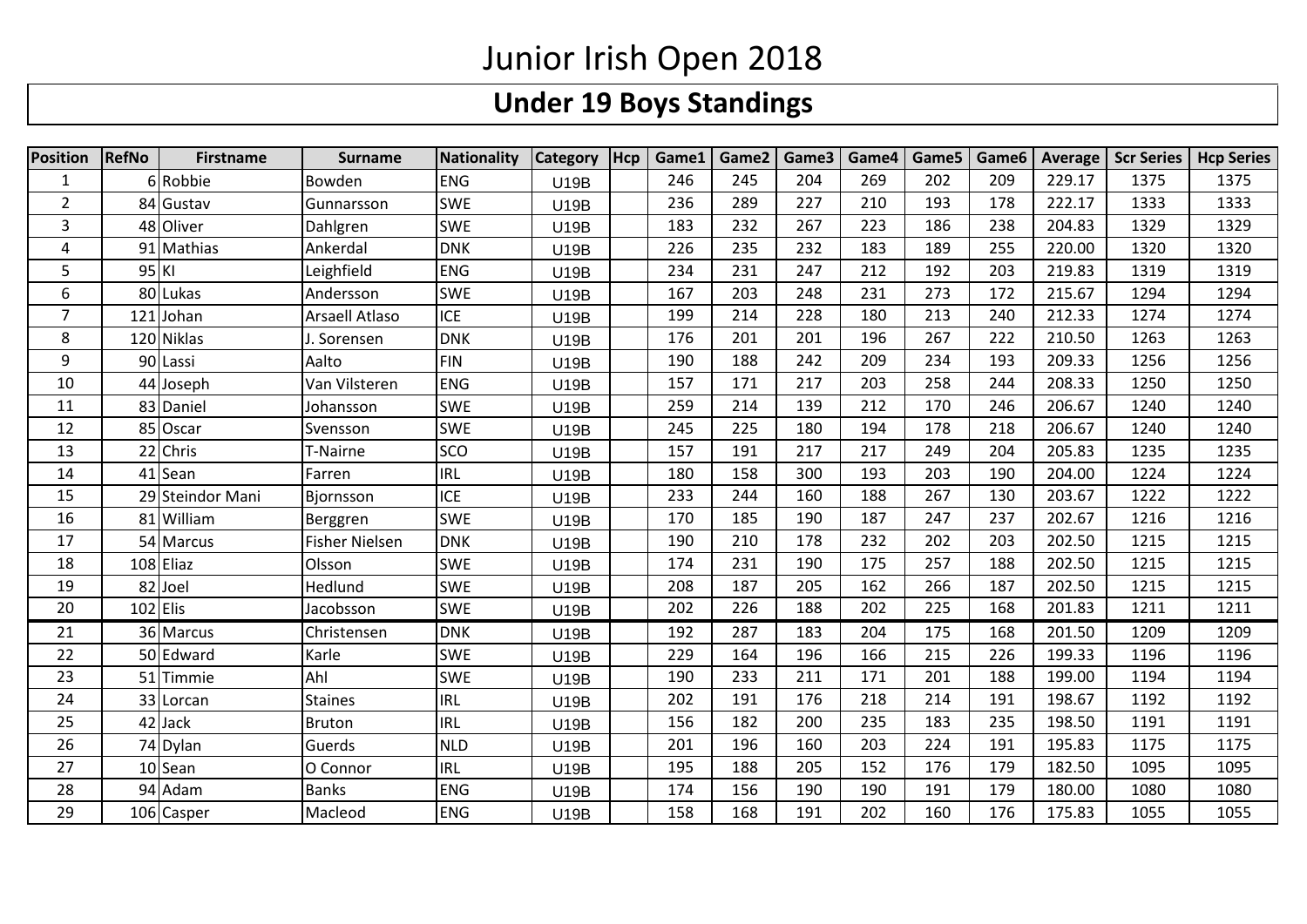| 30 | 118 Daniel   | Addison          | <b>ENG</b> | U19B | 171 | 149 | 165 | 181 | 193 | 192 | 175.1  | 1051 | 1051 |
|----|--------------|------------------|------------|------|-----|-----|-----|-----|-----|-----|--------|------|------|
| 31 | 62 Sean      | Fagan            | <b>IRL</b> | U19B | 248 | 169 | 142 | 189 | 106 | 144 | 166.33 | 998  | 998  |
| 32 | 43 Donal     | Colley           | <b>IRL</b> | U19B | 154 | 173 | 168 | 170 | 168 | 161 | 165.67 | 994  | 994  |
| 33 | 28 Adam Geir | Baldursson       | <b>ICE</b> | U19B | 130 | 171 | 201 | 184 | 150 | 142 | 163.00 | 978  | 978  |
| 34 | 63 Dean      | Fagan            | <b>IRL</b> | U19B | 125 | 118 | 155 | 169 | 160 | 149 | 146.00 | 876  | 876  |
| 35 | 3 Callum     | Mc Kenzie        | <b>SCO</b> | U19B |     |     |     |     |     |     |        |      |      |
| 35 | 110 Thomas   | <b>Nichollas</b> | <b>ENG</b> | U19B |     |     |     |     |     |     |        |      |      |
| 35 | 116 Oliver   | Spindley         | <b>ENG</b> | U19B |     |     |     |     |     |     |        |      |      |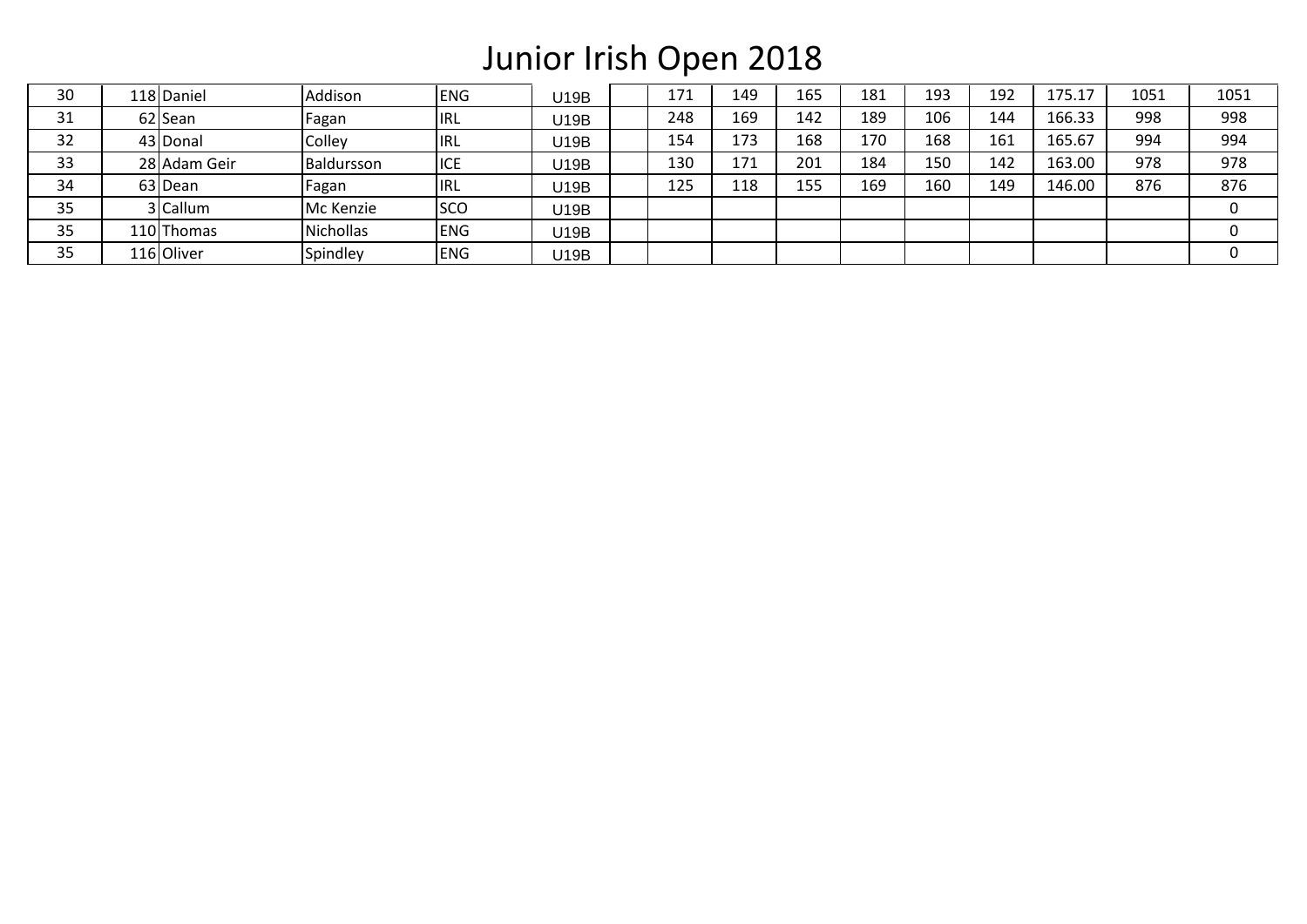# **Under 19 Girls Standings**

| <b>Position</b> | <b>RefNo</b> | <b>Firstname</b>   | <b>Surname</b>  | <b>Nationality</b> | <b>Category</b> | Hcp | Game1 | Game2 | Game3 | Game4 | Game5 | Game <sub>6</sub> | Average | <b>Scr Series</b> | <b>Hcp Series</b> |
|-----------------|--------------|--------------------|-----------------|--------------------|-----------------|-----|-------|-------|-------|-------|-------|-------------------|---------|-------------------|-------------------|
|                 |              | 109 Ottilia        | Gunnarsson      | <b>SWE</b>         | U19G            |     | 195   | 244   | 189   | 213   | 222   | 244               | 217.83  | 1307              | 1307              |
| $\overline{2}$  |              | 2 Cecilie          | J.M.Dam         | <b>DNK</b>         | U19G            |     | 257   | 228   | 163   | 214   | 223   | 210               | 215.83  | 1295              | 1295              |
| 3               |              | 76 Chloe           | Colton          | <b>IRL</b>         | U19G            |     | 169   | 213   | 199   | 245   | 247   | 197               | 211.67  | 1270              | 1270              |
| 4               |              | 101 Linnea         | Andersson       | <b>SWE</b>         | U19G            |     | 191   | 181   | 220   | 216   | 230   | 172               | 201.67  | 1210              | 1210              |
| 5               |              | 39 Kellie          | McDonnell       | <b>IRL</b>         | U19G            |     | 189   | 188   | 157   | 232   | 210   | 201               | 196.17  | 1177              | 1177              |
| 6               | 123 Line     |                    | Christensen     | <b>DNK</b>         | U19G            |     | 177   | 146   | 183   | 178   | 277   | 211               | 195.33  | 1172              | 1172              |
|                 |              | 7 Laura - Kristine | Kvist-Laugesen  | <b>DNK</b>         | U19G            |     | 168   | 234   | 177   | 160   | 174   | 233               | 191.00  | 1146              | 1146              |
| 8               |              | 56 Louise          | G Nielsen       | <b>DNK</b>         | U19G            |     | 192   | 214   | 170   | 211   | 156   | 191               | 189.00  | 1134              | 1134              |
| 9               |              | 99 Linda           | Johansson       | <b>SWE</b>         | U19G            |     | 158   | 166   | 237   | 159   | 175   | 203               | 183.00  | 1098              | 1098              |
| 10              |              | 57 Anna            | <b>Djursing</b> | <b>DNK</b>         | U19G            |     | 173   | 176   | 201   | 180   | 182   | 172               | 180.67  | 1084              | 1084              |
| 11              |              | 100 Sunny          | Ostling         | <b>SWE</b>         | U19G            |     | 190   | 168   | 169   | 179   | 173   | 194               | 178.83  | 1073              | 1073              |
| 12              |              | 98 Ida             | Elofsson        | <b>SWE</b>         | U19G            |     | 139   | 161   | 156   | 169   | 185   | 235               | 174.17  | 1045              | 1045              |
| 13              |              | 12 Helene          | Laerkegaard     | <b>DNK</b>         | U19G            |     | 163   | 202   | 183   | 147   | 156   | 170               | 170.17  | 1021              | 1021              |
| 14              |              | 59 Aoife           | Lawlor          | <b>IRL</b>         | U19G            |     | 204   | 161   | 198   | 151   | 159   | 139               | 168.67  | 1012              | 1012              |
| 15              |              | 47 Megan           | Philip          | <b>SCO</b>         | U19G            |     | 150   | 157   | 149   | 192   | 182   | 175               | 167.50  | 1005              | 1005              |
| 16              |              | 79 Camilla         | Aronkvist       | <b>DNK</b>         | U19G            |     | 151   | 133   | 155   | 191   | 153   | 157               | 156.67  | 940               | 940               |
| 17              |              | 92 Camilla         | Tranum          | <b>DNK</b>         | U19G            |     |       |       |       |       |       |                   |         |                   | 0                 |
| 17              |              | 37 Kim             | ter Bruggen     | <b>NLD</b>         | U19G            |     |       |       |       |       |       |                   |         |                   | 0                 |